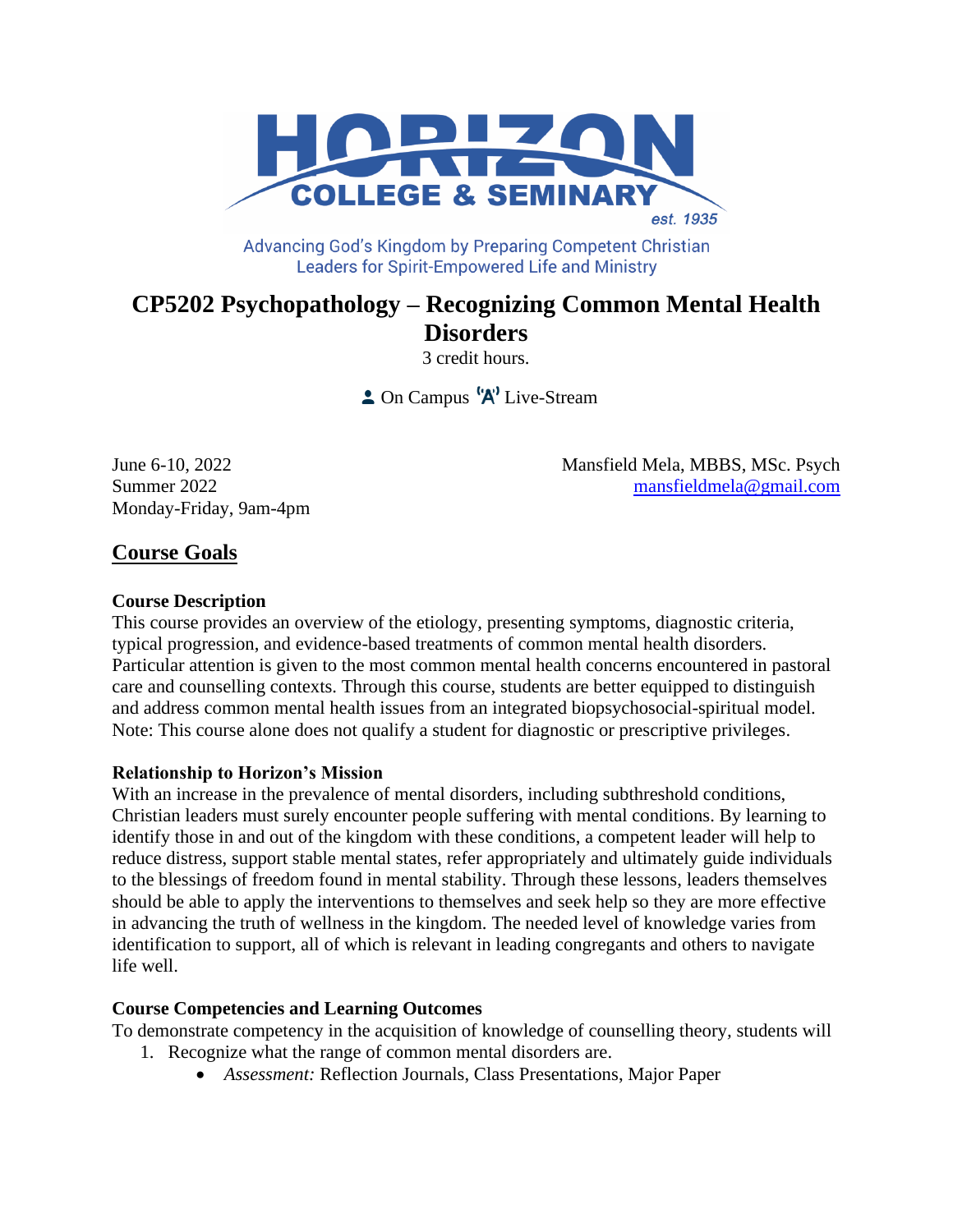2. Understand, recognize, and identify how common mental conditions typically present and compare their similarities and differences from normal psychological and behavioral experiences.

• *Assessment:* Reflection Journals, Class Presentations, Major Paper To demonstrate competency in spiritual formation related to diagnosing or labeling mental conditions*,* students will compare the different types of presentation of mental disorders associated with unique and diverse characteristics of people and settings and spiritual backgrounds. To do so, students will

- 3. Identify and understand how Bible characters manifested distress and their resolution, comparing and contrasting with modern understanding.
	- *Assessment:* Reflection Journals, Class Presentations
- 4. Develop skills in sensitively assessing for trauma in individuals exposed to various forms of upsetting events*.*
	- *Assessment:* Reflection Journals, Class Presentations

## **Course Work**

### **Required Readings**

- McRay, Barret W., Mark A. Yarhouse, and Richard E. Butman. *Modern Psychopathologies: A Comprehensive Christian Appraisal*. 2nd edition. Downer's Grove, IL: IVP, 2016. ISBN: 978-0830828500.
- Morrison, James. *DSM-5 Made Easy: The Clinician's Guide to Diagnosis*. New York: Guilford, 2014. ISBN: 978-1462514427.
- Mohr, Sylvia, et al. "Delusions with Religious Content in Patients with Psychosis: How They Interact with Spiritual Coping." *Psychiatry* 73.2 (2010) 158-172. \*Available on the DTL:<https://thedtl.on.worldcat.org/oclc/672905846>
- Rance, Valerie. 2014. "Biblical Personalities and Trauma: Towards a Theology of Wellbeing." Paper presented at *The 43rd Annual Meeting of the Society for Pentecostal Studies*, Evangel University, Springfield, MO. \*Available online: [https://www.researchgate.net/publication/278727688\\_BIBLICAL\\_PERSONALITIES\\_A](https://www.researchgate.net/publication/278727688_BIBLICAL_PERSONALITIES_AND_TRAUMA_TOWARDS_A_THEOLOGY_OF_WELLBEING) [ND\\_TRAUMA\\_TOWARDS\\_A\\_THEOLOGY\\_OF\\_WELLBEING](https://www.researchgate.net/publication/278727688_BIBLICAL_PERSONALITIES_AND_TRAUMA_TOWARDS_A_THEOLOGY_OF_WELLBEING)

#### **Recommended Reading**

Casey, Patricia, and Brendan Kelly*. Fish's Clinical Psychopathology: Signs and Symptoms in Psychiatry*. 4th edition. Cambridge: Cambridge University Press, 2019. ISBN: 978- 1108456340.

\*\*While students have the benefit of accessing their textbooks online through the [Digital](https://saskatoon.mlasolutions.com/m5/catalog/(S(3h21syce2tpjqj0wea2rbnzr))/Default.aspx?installation=HRZN)  [Theological Library,](https://saskatoon.mlasolutions.com/m5/catalog/(S(3h21syce2tpjqj0wea2rbnzr))/Default.aspx?installation=HRZN) they will not have access to the Digital Theological Library upon graduation. Therefore, we encourage students to purchase select textbooks to build their personal library. For your convenience, Horizon has partnered with Kennedy's Parable to provide textbooks.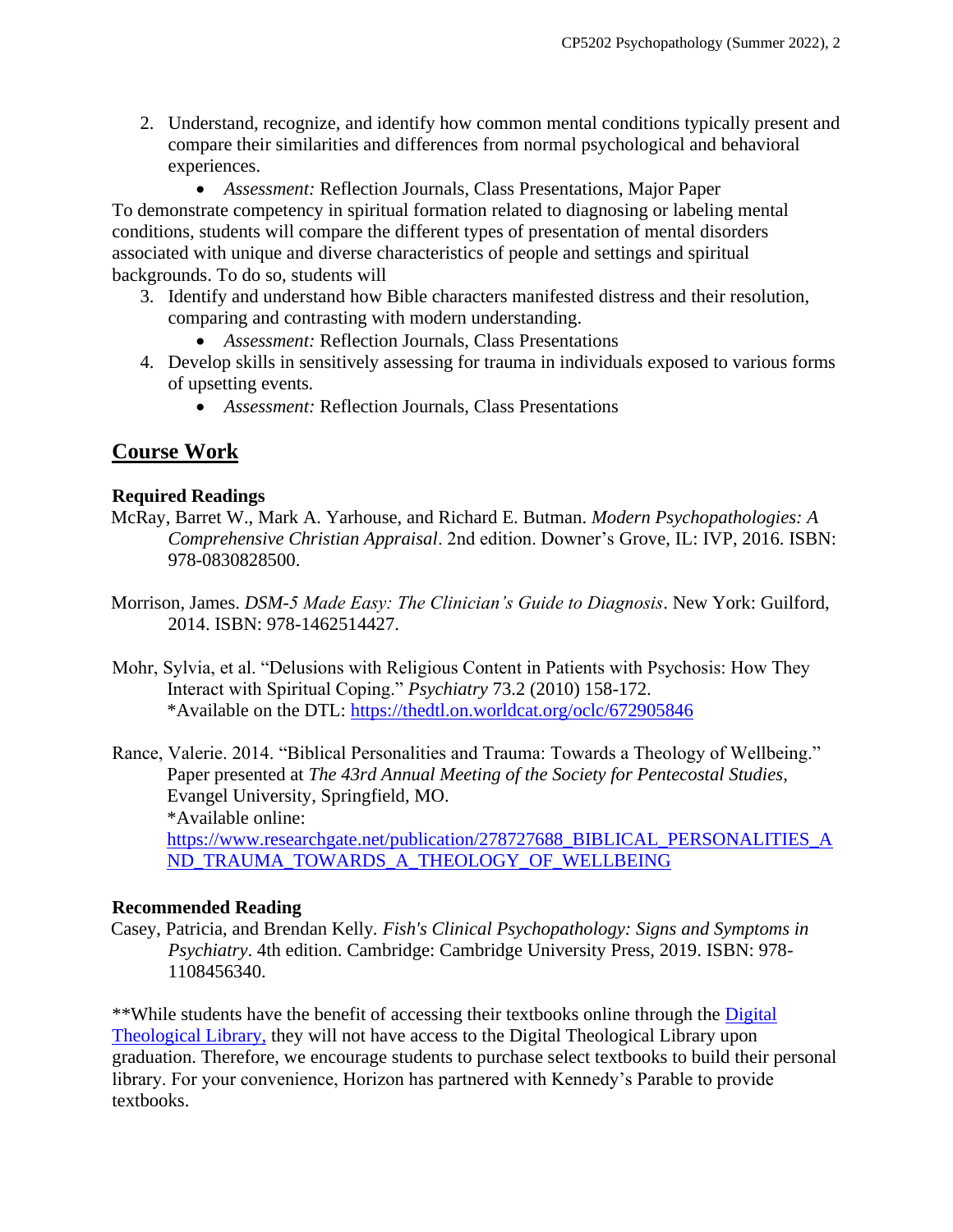## **Course Assignments and Activities**

## *PRE-COURSE ASSIGNMENTS*

- 1. *Pre-Course Reading*
	- Related learning outcomes: #1-4.
	- **Assignment Length:** approx. 330 pages of reading + 80 min of videos.
	- **Due Date:** prior to the first day of class (June 6).

In preparation for the lectures, the student should **read the following chapters in** *Modern Psychopathologies* (McRay et al., 2016): 5, 7, 8, 9, 10, 11, 12, 13, 14, 15. In each of the chapters, read the sections on classification, etiology, risk factors, trajectory or progression, themes in pastoral care, and sin and psychopathology. As you read, take note of the following: childhood manifestations, predisposing factors that trigger the disorder, and factors that tend to maintain the disorder over time. The goal is to be familiar with the broad nature of the different disorders and their uniqueness.

**Watch the following psychopathology crash course** videos on YouTube. The videos discuss the manifestations of the disorders and how to conduct an examination of the mental state. From the videos, note the clinical features of the disorders.

- Psychological Disorders:<https://www.youtube.com/watch?v=wuhJ-GkRRQc>
- Depressive and bipolar disorders: [https://www.youtube.com/watch?v=ZwMlHkWKDwM&ab\\_channel=CrashCourse](https://www.youtube.com/watch?v=ZwMlHkWKDwM&ab_channel=CrashCourse)
- Personality disorder: [https://www.youtube.com/watch?v=4E1JiDFxFGk&ab\\_channel=CrashCourse](https://www.youtube.com/watch?v=4E1JiDFxFGk&ab_channel=CrashCourse)
- Eating disorder: https://www.youtube.com/watch?v=eMVvZ6Ax-[74&ab\\_channel=CrashCourse](https://www.youtube.com/watch?v=eMVyZ6Ax-74&ab_channel=CrashCourse)
- Schizophrenia: [https://www.youtube.com/watch?v=uxktavpRdzU&ab\\_channel=CrashCourse](https://www.youtube.com/watch?v=uxktavpRdzU&ab_channel=CrashCourse)
- Trauma and addiction: [https://www.youtube.com/watch?v=343ORgL3kIc&ab\\_channel=CrashCourse](https://www.youtube.com/watch?v=343ORgL3kIc&ab_channel=CrashCourse)
- Knowing the client's problem and state of mind: [https://www.youtube.com/watch?v=U5KwDgWX8L8&ab\\_channel=medeasy](https://www.youtube.com/watch?v=U5KwDgWX8L8&ab_channel=medeasy)
- Anxiety and OCD: <https://www.youtube.com/watch?v=aX7jnVXXG5o>

### **Read "Biblical Personalities and Trauma: Towards a Theology of Wellbeing"** (Rance, 2014).

**Read the following sections of the Bible** and note the main character, general context of the traumatic event, manifestation of distress, common symptoms and possible classification of mental disorder, and how the distress was resolved or not in each of the characters.

- Ruth 1:3-5 and 19-22
- Judges 6-7
- Job 1:18-22 and 26:1-6 and 27:1-10
- Luke 10:38-42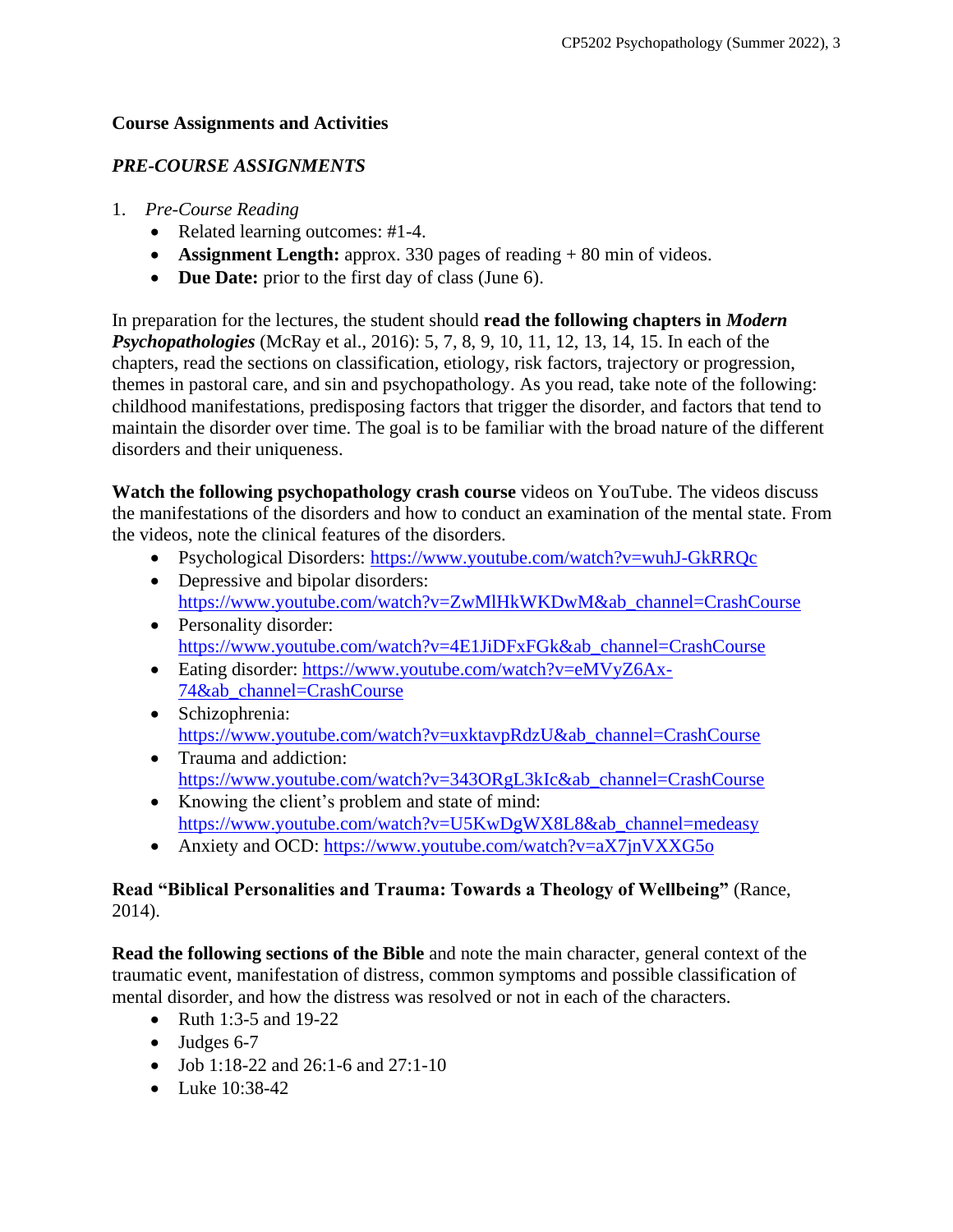- 1 Sam 18:8-11 and 19:9-17
- Daniel 4:13-16 and 31-33
- 1 Kings 19:1-5

## 2. *Class Presentation Preparation*

Choose one of the disorders in your readings from *Modern Psychopathologies* as the topic for your presentation. By **May 16**, submit your topic to the Populi assignment page titled "Class Presentation Topic." The professor will approve each topic based on a first come, first served basis. Once you receive professor approval, prepare a **PowerPoint** presentation about the disorder.

In preparation for your presentation, draw upon the material from *Modern Psychopathologies* and the other pre-course readings and videos. In addition, read the chapter in *DSM-5 Made Easy* that corresponds to the disorder you have selected, in order to identify the exact criteria for the diagnosis. As you read, note the minimum duration of illness required for diagnosis, minimum number of symptoms required for diagnosis, associated features for the diagnosis, and consequences of the illness. Identify which features of the disorder are shared by other disorders. You are welcome but not required to consult additional academic sources.

The assignment should consist of the following components:

- 1. *Presentation* (30 minutes)
	- a. *Presentation and Classification of the Disorder.* In this section, the student will introduce and summarize the disorder. In the summary, focus on the classification of the disorder (including type and number of symptoms required for diagnosis), causes, risk factors, and how the experience of someone with the disorder compares to the experience of someone without the disorder. This section should also briefly identify which features of the disorder are shared by other disorders.
	- b. *Manifestation of the Disorder in a Bible Character.* In this section, the student will explore the manifestation of the disorder in a Bible character. The student will select a Bible character, identify the character's symptoms, and explain how these symptoms could be classified as the mental disorder. In addition, the student will identify one spiritual coping mechanism that the character used to cope with the disorder. Possible Bible characters include Moses, Job, the Apostle Paul, Naomi, Joseph (son of Jacob), Daniel, Lot, Tamar, or King David.
- 2. *Discussion* (30 minutes)
	- a. *Facilitate a class discussion.* Following the presentation, the student will facilitate a class discussion. Students should prepare several discussion questions in order to facilitate discussion about the disorder and the manifestation of the disorder in a Bible character. During the class discussion, the student should note the contributions of other students and reflect on these contributions in Assignment #4: Reflection Journals.

Each presentation will be marked according to the smooth flow of the material and comprehensiveness including causes, manifestations, risk factors, and similarities and differences between the selected disorder and normal experiences.

• **Due Date:** Topic due May 16; PowerPoint due June 1.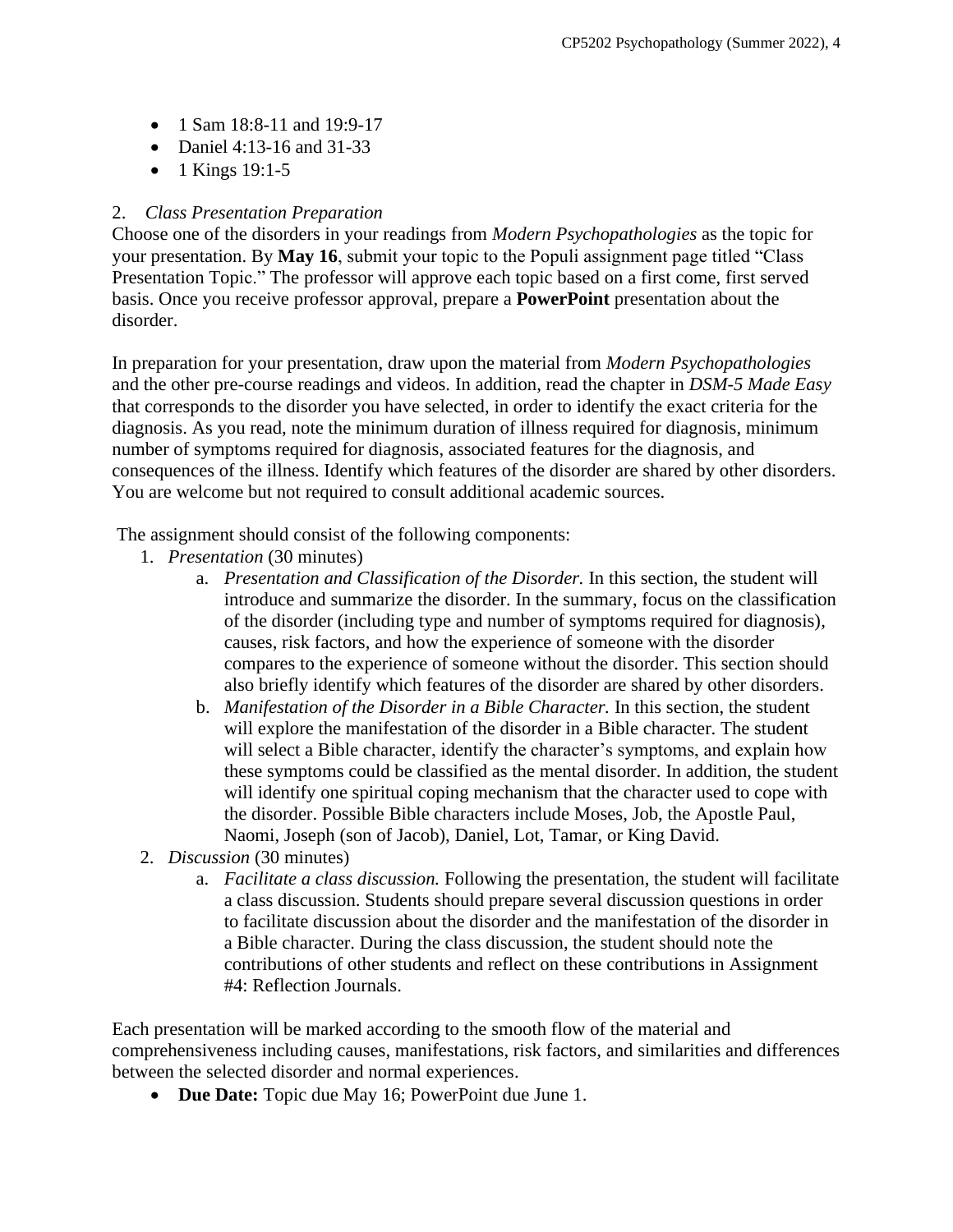## *MID-COURSE ASSIGNMENTS*

- 3. *Class Presentation*
	- Related learning outcomes: #1-4.
	- **Assignment Length:** 30-minute presentation and 30-minute discussion.
	- **Due Date:** June 7-10 (on day of scheduled presentation).

## *POST-COURSE ASSIGNMENTS*

#### 4. *Reflection Journals*

Each student is to write at least 500 words of reflection for 8 of the ten different classes. (Note: each day of the module is divided into two classes: one in the morning and one in the afternoon.) In each reflection, the student should comment on what new things they learned, how different their perspective is, areas of discomfort and how to resolve it. This could also include experience with the subject matter in real life.

- Related learning outcomes: #1-4.
- **Assignment Length:** 8x 500 words per reflection = 4000 words.
- **Due Date:** August 1.

## 5. *Major Paper*

Choose a subtopic that interests you and write a major paper on the cultural and spiritual influences of psychopathology. Differentiate between religious delusions and religious beliefs with examples. Identify the lessons you will use in your spiritual understanding of the topic and in supporting those who present with mental disorder. The paper should consist of a title page, introduction, body, any research methods used, discussion, and conclusion. Students should consult the article by Mohr et al. (2010) and a minimum of 9 additional academic sources (academic books or journal articles). Cite these sources throughout the paper and include a bibliography. Note: Further clarity will be provided in class.

- Related learning outcomes: #1, 2
- **Assignment Length:** 3000 words.
- **Due Date:** August 1.

#### **Course Outline / Class Schedule**

| <b>Time</b> | 6 <sup>th</sup> June | $7th$ June     | 8 <sup>th</sup> June | 9 <sup>th</sup> June | 10 <sup>th</sup> June |
|-------------|----------------------|----------------|----------------------|----------------------|-----------------------|
| $9 - 10$    | Introduction         | Teaching       | Class                | Class                | Class                 |
|             |                      |                | presentation         | presentation         | presentation          |
| $10-11$     | Teaching             | Teaching/Guest | Teaching             | Teaching             | Teaching              |
| $11 - 12$   | Teaching             | Discussion     | Discussion           | Discussion           | Discussion            |
| $12-1$      | Lunch                | Lunch          | Lunch                | Lunch                | Lunch                 |
| $1 - 2$     | Teaching             | Class          | Class                | Class                | Class                 |
|             |                      | presentation   | presentation         | presentation         | presentation          |
| $2 - 3$     | Teaching             | Teaching       | Teaching             | Teaching             | Teaching              |
| $3 - 4$     | Discussion           | Discussion     | Discussion           | Discussion           | Discussion            |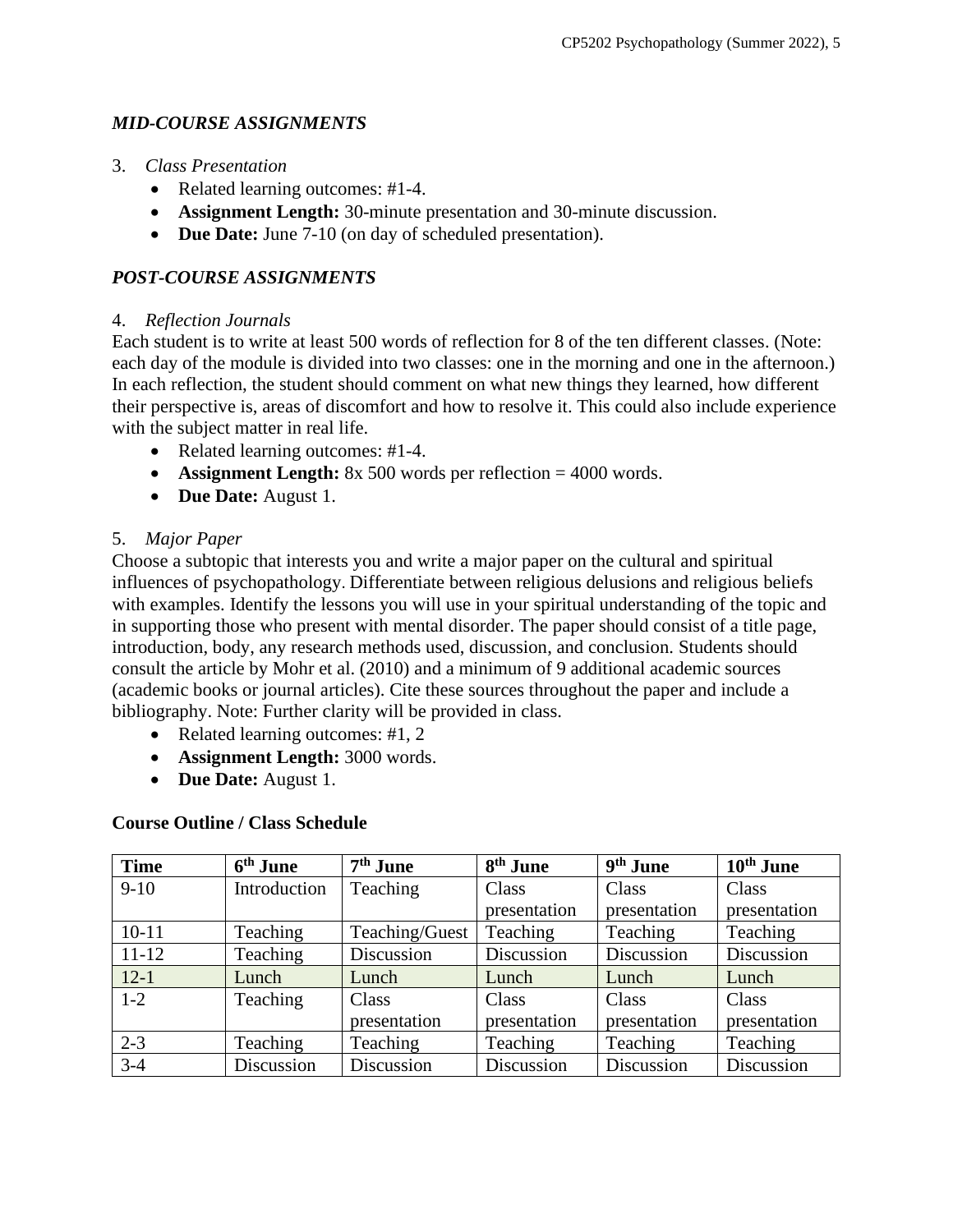**Introduction** – Overview of the syllabus

**Class presentation** – PowerPoint presentations on selected topics

**Teaching** – More didactive sessions on the topics of the class

- **Discussion** Addressing assignments, drawing practical applications and lessons from the class presentation and teaching
- **Guest** Either a standardized patient or a mental health professional with a Christian practice
- **6 th AM** Neurodevelopmental, child and adolescent and eating disorder
- **6 th PM** General medical conditions, somatoform disorders and dissociation
- **7 th AM** Anxiety disorders (OCD, SAD, GAD and PD, phobia)
- **7 th PM** Mood disorder (persistent, major depressive, bipolar, postnatal, substance induced)
- **8 th AM** Psychosis (brief, schizoaffective, brief psychotic, delusional) report actual disturbance, lack of insight with beliefs, illogical thoughts, thought disorder, hallucinatory behavior
- **8 th PM** Personality and self, sexual and gender
- **9 th AM**  Trauma
- **9 th PM** Substance use disorders and substance induced disorders
- **10th AM** Geriatrics mood, anxiety, dementia, frontotemporal, Parkinson's, etc.
- **10th PM** Biological, sin and psychopathology, system of care, biological foundation

#### **Estimate of Time Investment** *(individual time investments may vary)*

| Classroom time         | $30$ hrs                | N/A      | <b>Assignment Weighting</b> |
|------------------------|-------------------------|----------|-----------------------------|
| 1. Class Participation | N/A                     | N/A      | 10%                         |
| 2. Pre-Course Reading  | $34$ hrs                | June 6   | N/A                         |
| 3. Class Presentation  | $12$ hrs                | June 1   | 25%                         |
| 4. Reflection Journals | $16$ hrs                | Aug. $1$ | 30%                         |
| 5. Major Paper         | $42$ hrs                | Aug. $1$ | 35%                         |
|                        | Total = $\vert$ 134 hrs |          |                             |

• Assignments will not be accepted after **August 1, 2022**.

## **Academic Policies**

#### **General Guidelines for the Submission of Written Work**

*Formatting Papers* 

- Papers should be typed, double-spaced and follow the appropriate formatting guidelines (e.g. 1 inch margins).
- Follow the [Horizon Format Guide](https://www.horizon.edu/students/resources/) consistently.
- The length of papers should fall within  $+/-10\%$  of the stated length. Papers that fall outside the length guidelines may not be graded and will receive a grade reduction.

Failure to follow these guidelines warrants a grade reduction.

#### *Submitting Your Assignments*

Assignments should be submitted via [Populi.](https://horizon.populiweb.com/) The resource at this link [https://support.populiweb.com/hc/en-us/articles/223792507-How-to-submit-work-for-](https://support.populiweb.com/hc/en-us/articles/223792507-How-to-submit-work-for-assignments)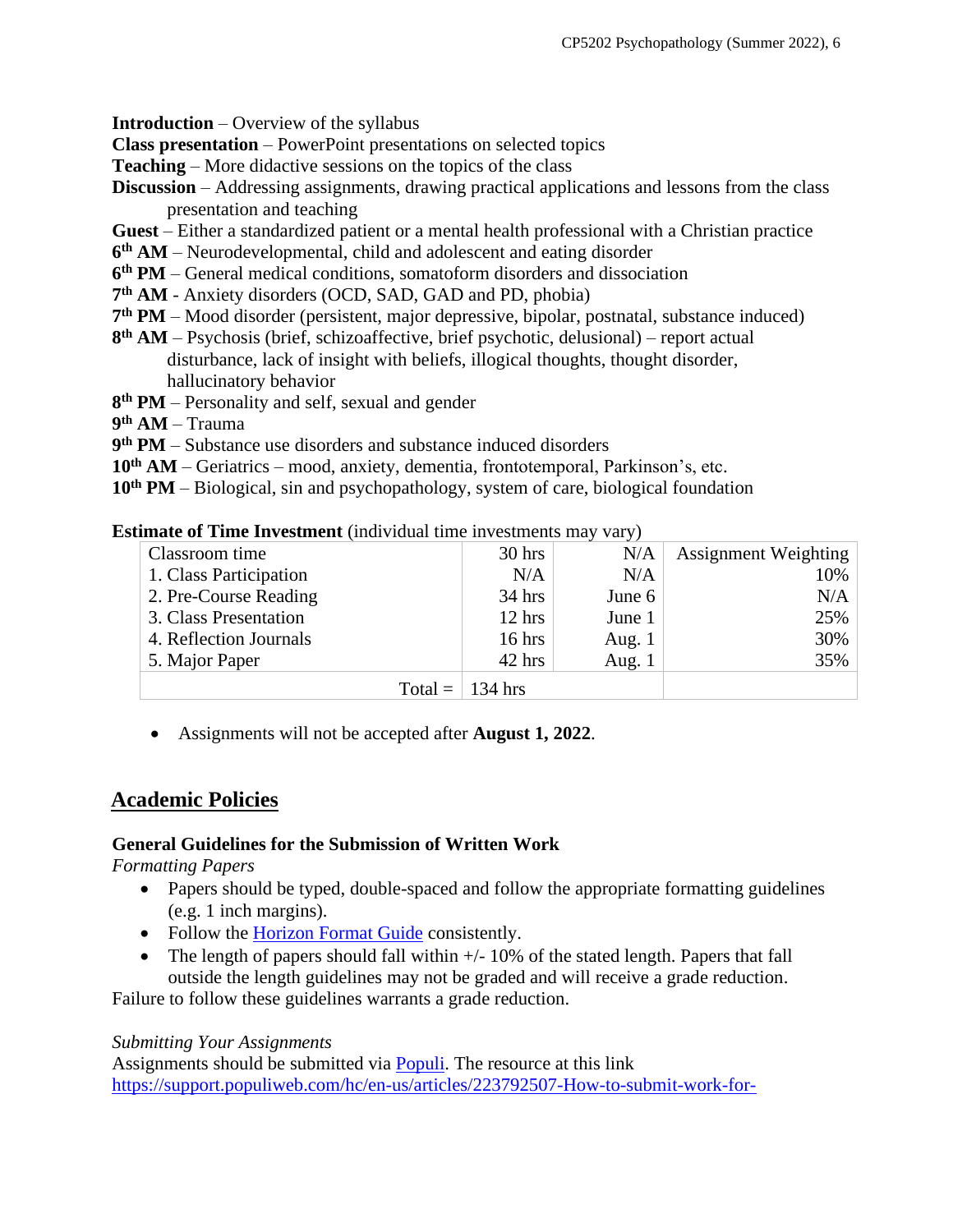[assignments](https://support.populiweb.com/hc/en-us/articles/223792507-How-to-submit-work-for-assignments) explains how to submit assignments on Populi (the link to the video is also available on the info tab of the Populi course page).

### **Late Assignments and Extensions**

All assignments are due when stated by the professor or, if not specified, within 8 weeks after the first day of class. Please contact the professor well in advance if you would like to request an adjustment to any of your due dates. A late penalty will be assessed for all overdue assignments: 1-3 days late, penalty of 10%; 4-6 days late, penalty of 20%. After six days late, an assignment receives a grade of 0.

| Percentage | <b>GPA</b> | Descriptor          |
|------------|------------|---------------------|
| 97-100%    | 4          | Exceptional         |
| 93-96%     | 4          | Excellent           |
| 90-92%     | 3.7        | Excellent           |
| 87-89%     | 3.3        | Good                |
| 83-86%     | 3.0        | Good                |
| 80-82%     | 2.7        | Good                |
| 77-79%     | 2.3        | Satisfactory        |
| 73-76%     | 2.0        | Satisfactory        |
| 70-72%     | 1.7        | Satisfactory        |
| 67-79%     | 1.3        | <b>Minimal Pass</b> |
| 63-66%     | 1.0        | <b>Minimal Pass</b> |
| 60-62%     | 0.7        | <b>Minimal Pass</b> |
| $< 60\%$   | 0          | Failure             |
|            |            |                     |

#### **Grading**

## **Academic Honesty**

Horizon uses the University of Saskatchewan definition of plagiarism described as "the presentation of the work or idea of another in such a way as to give others the impression that it is the work or idea of the presenter. Adequate attribution is required. What is essential is that another person have no doubt which words or research results are the student's and which are drawn from other sources" (Office of the University Secretary, 2012). Students are expected to give due recognition to sources from which all substantial phrases, sentences or even ideas are drawn. Note also that you may not submit work done in one course to satisfy the requirements of another course (unless both instructors agree beforehand to accept such work). See [here](http://www.turnitin.com/assets/en_us/media/plagiarism_spectrum.php) for examples of plagiarism and further guidelines in the Seminary [Student Handbook.](https://www.horizon.edu/students/resources/)

## **Disability Services Information**

If you would benefit from learning accommodations due to pre-existing physical or mental health conditions or learning disabilities, contact the Academic or Student Life departments at the beginning of the course. Horizon will work to meet your learning and/or physical needs where possible. If any conditions arise during the course that you wish to disclose, please contact us as soon as possible. In all cases you will need to provide current [documentation](https://www.horizon.edu/students/support/) of the disability or condition you wish to disclose. Horizon takes appropriate care to ensure confidentiality about any such disclosures. For more information, contact Bob Williamson, Dean of Students, at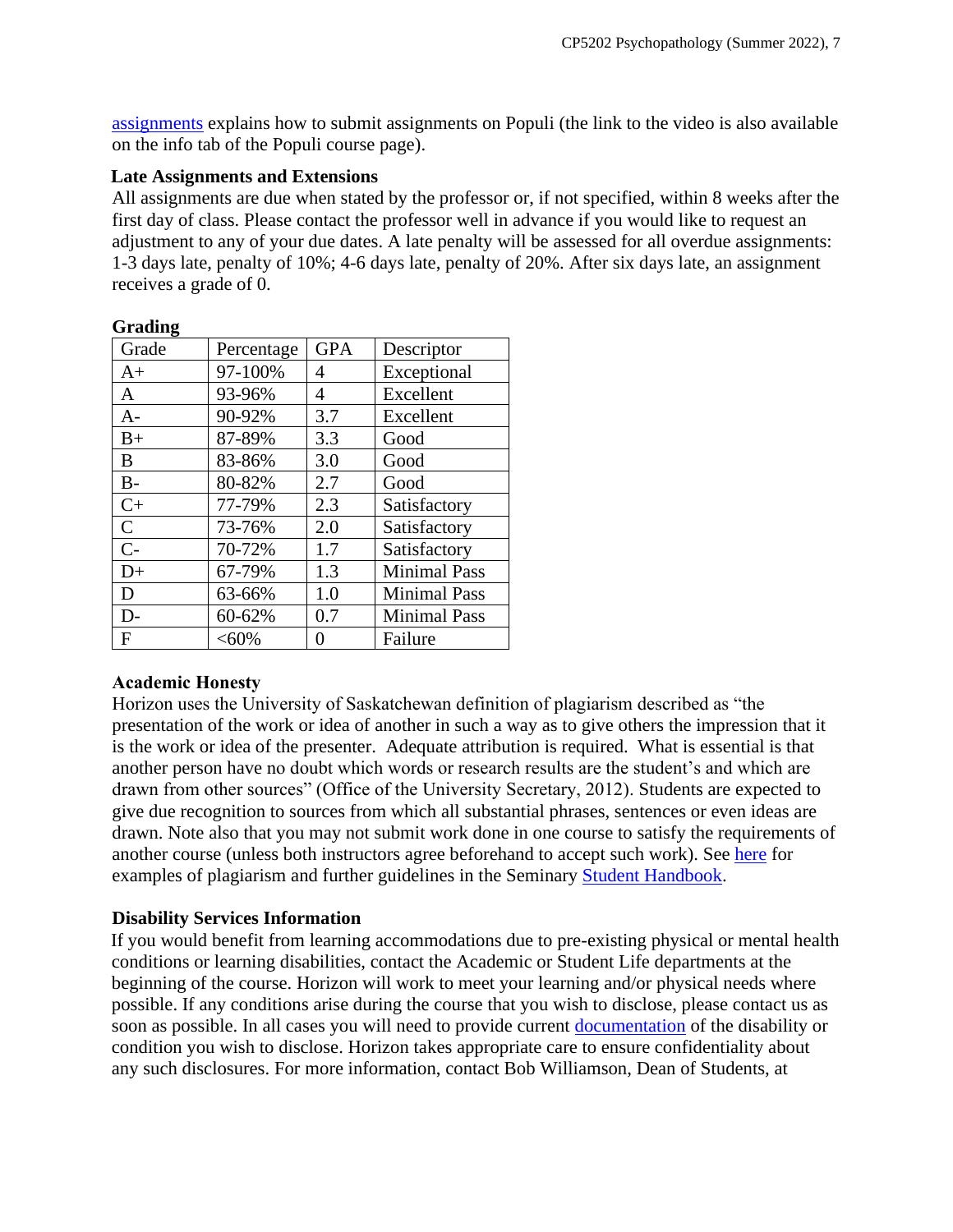[bwilliamson@horizon.edu;](mailto:bwilliamson@horizon.edu) Heather Wood, Associate Dean of Students, at [hwood@horizon.edu;](mailto:hwood@horizon.edu) or Leanne Bellamy, Academic Coach, at [lbellamy@horizon.edu.](mailto:lbellamy@horizon.edu)

#### **Class Attendance**

Students should attend all classes in order to facilitate competency development. Students are expected to be present through the delivery method that they registered for, either on campus or through live-streaming. A student must be present for the full duration of a class period in order to be registered as present for the class. In the case of illness or other unforeseen circumstances, students may miss one day of a module course or three days of class in a term or semester course without academic penalty. Students who are absent for more than the number of classes stated above will automatically fail the course. Students wishing to be exempted from this policy due to extenuating circumstances may make an academic appeal, where they will need to document and verify those circumstances. Students who miss a class are responsible to get missed notes or handouts from another student, rather than from the professor.

#### **Campus Health Policy**

Do not come on campus if you are experiencing symptoms (even if they are mild) of fever, cough, shortness of breath, sore throat, chills, runny nose, or a loss of your sense of taste or smell. If you have any of these symptoms, do not return to campus until advised by Public Health. You should self-isolate and contact HealthLine 811 for advice on whether you should be tested for COVID-19. This will help keep others safe and possibly spare them from self-isolation and testing. While you are in self-isolation, you may attend class online. The link to access your class is posted on the course page on Populi, under the Syllabus tab, under Links on the right side of the page.

#### **Live-Streaming Etiquette**

If attending class online via live-stream, keep your camera on and stay present and attentive throughout the class session, extending the gift of full engagement. Access your class with a computer (preferably) or tablet, not a cell phone. Arrive to class on time, and dress as you would if you were attending class on campus. Join the class from a quiet space with minimal background noise, and mute your microphone until you wish to speak to the class.

#### **Use of Technology**

Horizon encourages the use of electronic devices in the classroom to enhance learning. Careful consideration must be given to privacy issues, copyrighted materials, and the general care and concern for others. Please respect the following classroom policies:

- Please use online access for course learning only. This is a matter of respect for the instructor's teaching, your own learning, and fellow students who may be distracted by other uses.
- Students should secure permission from the instructor to record any teaching material. This includes PowerPoint slides, white board illustrations, notes, and any form of audio or video.
- Student feedback is a valuable input for course improvements. Please resolve any classroom grievance about the instructor or course with the instructor personally, through the Horizon College and Seminary grievance procedures, or the Populi-based course evaluations. It is inappropriate to air classroom grievances on a social media platform.